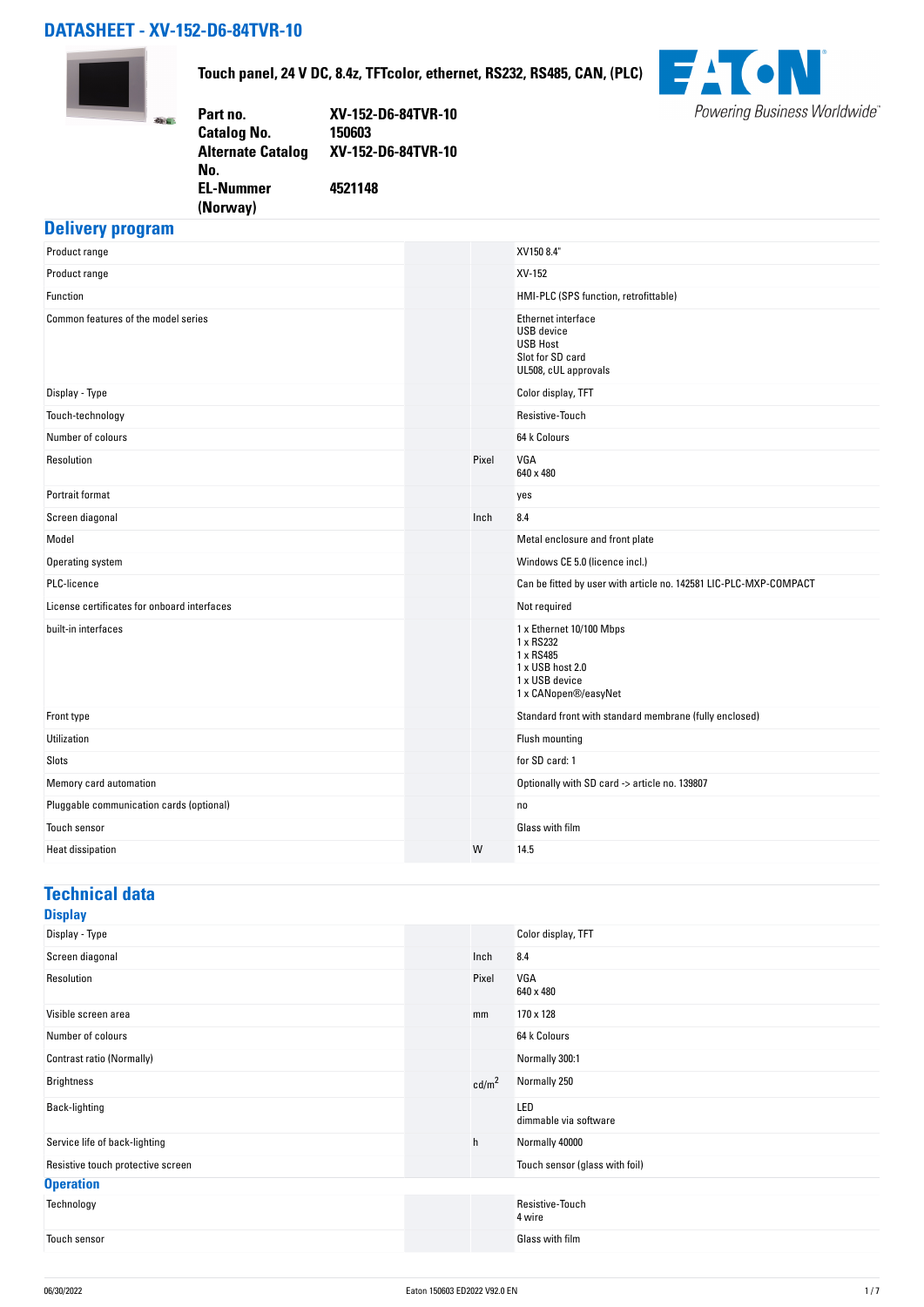#### **System**

| Processor                                                   |                  |    | RISC CPU, 32 Bit, 400 MHz                                                                                                                           |
|-------------------------------------------------------------|------------------|----|-----------------------------------------------------------------------------------------------------------------------------------------------------|
| Internal memory                                             |                  |    | DRAM (OS, Program and data memory): 64 MByte                                                                                                        |
|                                                             |                  |    | NAND-Flash (can be used for data backup): approx. 64 MByte available<br>NVRAM (Retain data): 125 kByte                                              |
|                                                             |                  |    | NOR-Flash: 2 MByte                                                                                                                                  |
| <b>External memory</b>                                      |                  |    | SD Memory Card Slot: SDA Specification 1.00                                                                                                         |
| Cooling                                                     |                  |    | Fanless CPU and system cooling, natural convection-based passive cooling                                                                            |
| Back-up of real-time clock                                  |                  |    |                                                                                                                                                     |
| Battery (service life)                                      |                  |    | non-replaceable, CR2032 soldered in                                                                                                                 |
| Backup (time at zero voltage)                               |                  |    | Normally 10 years                                                                                                                                   |
| <b>Engineering</b>                                          |                  |    |                                                                                                                                                     |
| Visualisation software                                      |                  |    | GALILEO<br>EPAM                                                                                                                                     |
|                                                             |                  |    | XSOFT-CODESYS-2                                                                                                                                     |
|                                                             |                  |    | XSOFT-CODESYS-3                                                                                                                                     |
| PLC-Programming software                                    |                  |    | XSOFT-CODESYS-2<br>XSOFT-CODESYS-3                                                                                                                  |
| PLC-licence                                                 |                  |    | Can be fitted by user with article no. 142581 LIC-PLC-MXP-COMPACT                                                                                   |
| Operating system                                            |                  |    | Windows CE 5.0 (licence incl.)                                                                                                                      |
| <b>Interfaces, communication</b>                            |                  |    |                                                                                                                                                     |
| built-in interfaces                                         |                  |    | 1 x Ethernet 10/100 Mbps                                                                                                                            |
|                                                             |                  |    | 1 x RS232<br>1 x RS485                                                                                                                              |
|                                                             |                  |    | 1 x USB host 2.0<br>1 x USB device                                                                                                                  |
|                                                             |                  |    | 1 x CANopen®/easyNet                                                                                                                                |
| <b>USB</b> device                                           |                  |    | USB 2.0, not galvanically isolated                                                                                                                  |
| Slots                                                       |                  |    | for SD card: 1                                                                                                                                      |
| Ethernet                                                    |                  |    | 100Base-TX/10Base-T                                                                                                                                 |
| <b>Power supply</b>                                         |                  |    |                                                                                                                                                     |
| Nominal voltage                                             |                  |    | 24 V DC SELV (safety extra low voltage)                                                                                                             |
| permissible voltage                                         |                  |    | Effective: 19.2-30.0 V DC (rated operating voltage -20%/+25%)                                                                                       |
|                                                             |                  |    | Absolute with ripple: 18,0-31,2 V DC<br>Battery powered: 18,0-31,2 V DC (rated operating voltage -25%/+30%)                                         |
|                                                             |                  |    | 35 V DC for a duration of < 100 ms                                                                                                                  |
| Voltage dips                                                |                  | ms | $\leq$ 10 ms from rated voltage (24 V DC)<br>5 ms from undervoltage (19.2 V DC)                                                                     |
| Power consumption                                           | $P_{\text{max}}$ | W  | 12                                                                                                                                                  |
| Note on power consumption                                   |                  |    | Basic device<br>USB Slave to USB Host: 2.5                                                                                                          |
|                                                             |                  |    | Total: 9.5                                                                                                                                          |
| <b>Heat dissipation</b>                                     |                  | W  | 14.5                                                                                                                                                |
| Note on heat dissipation                                    |                  |    | Heat dissipation with power consumption for 24 V<br>12 W for basic device + 2.5 W for USB module                                                    |
|                                                             |                  |    |                                                                                                                                                     |
| Current consumption<br>Protection against polarity reversal |                  | Α  | Continuous current = $0.6$ (24 V DC)                                                                                                                |
|                                                             |                  |    | yes<br>Yes (fuse not accessible)                                                                                                                    |
| Type of fuse<br>Potential isolation                         |                  |    |                                                                                                                                                     |
| <b>General</b>                                              |                  |    | no potential isolation                                                                                                                              |
| Housing material                                            |                  |    | Metal, anodized                                                                                                                                     |
| Front type                                                  |                  |    | Standard front with standard membrane (fully enclosed)                                                                                              |
| Dimensions (W x H x D)                                      |                  | mm | 275 x 208 x 54                                                                                                                                      |
| flush mounted                                               |                  |    | Clearance: $W \times H \times D \ge 30$ mm (1.18")                                                                                                  |
|                                                             |                  |    | Inclination from vertical: ±45° (if using natural convection)<br>Material thickness at the installation cutout: min. 2 mm (0.08"), max. 5 mm (0.2") |
| Weight                                                      |                  | kg | 2.1                                                                                                                                                 |
| Degree of protection (IEC/EN 60529, EN50178, VBG 4)         |                  |    | IP65 (at front), IP20 (at rear)                                                                                                                     |
|                                                             |                  |    | Enclosure Type 4X (Indoor use only)                                                                                                                 |
| Approvals                                                   |                  |    |                                                                                                                                                     |
| Approvals                                                   |                  |    | cUL (UL508)<br>EAC                                                                                                                                  |
| Explosion protection (according to ATEX 94/9/EC)            |                  |    | II 3D Ex II T70°C IP5x: Zone 22, Category 3D                                                                                                        |
| shipping classification                                     |                  |    | DNV GL                                                                                                                                              |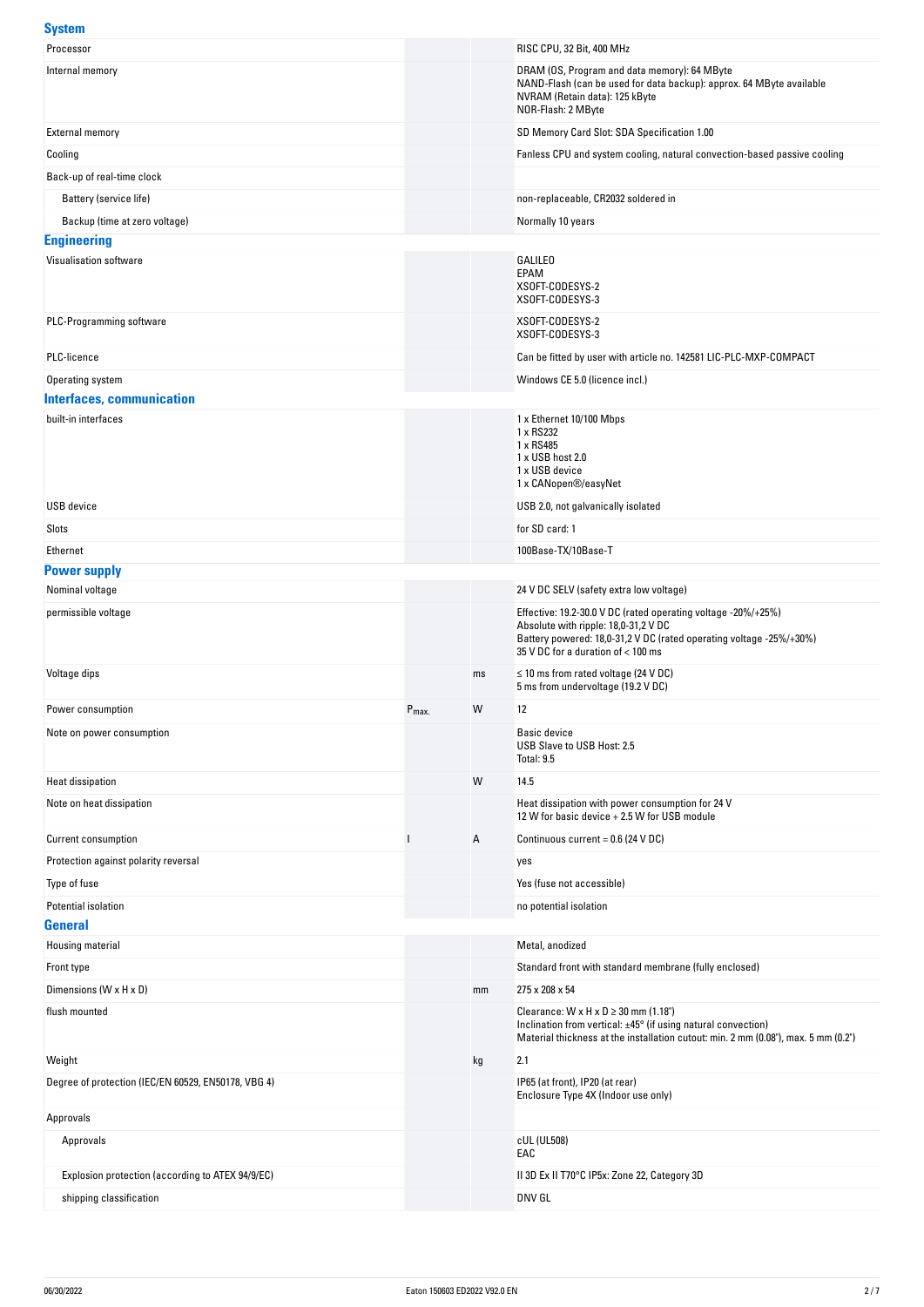|                                                                                   |                           |             | ARY APPROVED APON                                                                                                                                                                                                                                                                                                                                                                 |
|-----------------------------------------------------------------------------------|---------------------------|-------------|-----------------------------------------------------------------------------------------------------------------------------------------------------------------------------------------------------------------------------------------------------------------------------------------------------------------------------------------------------------------------------------|
|                                                                                   |                           |             |                                                                                                                                                                                                                                                                                                                                                                                   |
|                                                                                   |                           |             | <b>DNV·GL</b>                                                                                                                                                                                                                                                                                                                                                                     |
|                                                                                   |                           |             | MARITIME                                                                                                                                                                                                                                                                                                                                                                          |
| Applied standards and directives                                                  |                           |             |                                                                                                                                                                                                                                                                                                                                                                                   |
| EMC                                                                               |                           |             | (in relation to CE)                                                                                                                                                                                                                                                                                                                                                               |
|                                                                                   |                           |             | EN 61000-6-2<br>EN 61000-6-4                                                                                                                                                                                                                                                                                                                                                      |
|                                                                                   |                           |             | EN 61131-2                                                                                                                                                                                                                                                                                                                                                                        |
| Product standards                                                                 |                           |             | EN 50178<br>EN 61131-2                                                                                                                                                                                                                                                                                                                                                            |
| Security                                                                          |                           |             | EN 60950                                                                                                                                                                                                                                                                                                                                                                          |
|                                                                                   |                           |             | UL 60950                                                                                                                                                                                                                                                                                                                                                                          |
| <b>Standards</b>                                                                  |                           |             | Explosion protection (relevant for CE)<br>ATEX 94/9/EG: Zone 22, Category 3D (II 3D Ex tc IIIC T70°C IP6x):<br>IEC/EN 60079-0<br>IEC/EN 61241-0<br>IEC/EN 61241-1<br>Security:<br><b>IEC/EN 60950</b><br><b>UL 508</b><br>Product standards:<br>EN 50178<br>IEC/EN 61131-2<br>EMC/relevant for CE):<br>IEC/EN 61000-6-2<br>IEC/EN 61000-6-4<br>IEC/EN 61131-2<br>IEC/EN 61000-6-3 |
| Mechanical shock resistance                                                       |                           | g           | according to IEC 60068-2-27                                                                                                                                                                                                                                                                                                                                                       |
| Vibration                                                                         |                           |             | according to IEC/EN 60068-2-6                                                                                                                                                                                                                                                                                                                                                     |
| RoHS                                                                              |                           |             | conform                                                                                                                                                                                                                                                                                                                                                                           |
| <b>Environmental conditions</b>                                                   |                           |             |                                                                                                                                                                                                                                                                                                                                                                                   |
| Climatic environmental conditions                                                 |                           |             |                                                                                                                                                                                                                                                                                                                                                                                   |
| Air pressure (operation)                                                          |                           | hPa         | 795 - 1080                                                                                                                                                                                                                                                                                                                                                                        |
| Temperature                                                                       | θ                         | °C          |                                                                                                                                                                                                                                                                                                                                                                                   |
| Storage / Transport<br>Operating ambient temperature min.                         |                           | °C          | $-20 - +60$<br>$\bf{0}$                                                                                                                                                                                                                                                                                                                                                           |
| Operating ambient temperature max.                                                |                           | °C          | $+50\,$                                                                                                                                                                                                                                                                                                                                                                           |
| <b>Relative humidity</b>                                                          |                           |             |                                                                                                                                                                                                                                                                                                                                                                                   |
| <b>Relative humidity</b>                                                          |                           |             | <b>IEC/EN 50178</b>                                                                                                                                                                                                                                                                                                                                                               |
|                                                                                   |                           |             | 10 - 95%, non-condensing                                                                                                                                                                                                                                                                                                                                                          |
| <b>Supply voltage UAux</b>                                                        |                           |             |                                                                                                                                                                                                                                                                                                                                                                                   |
| Rated operational voltage                                                         | $U_{Aux}$                 | $\vee$      | 24 V DC (-20/+25%)                                                                                                                                                                                                                                                                                                                                                                |
| Residual ripple on the input voltage<br>Protection against polarity reversal      |                           | %           | $\leq 5$                                                                                                                                                                                                                                                                                                                                                                          |
| Max. current                                                                      |                           |             | Yes                                                                                                                                                                                                                                                                                                                                                                               |
|                                                                                   | $I_{\text{max}}$          | Α           | 3                                                                                                                                                                                                                                                                                                                                                                                 |
| Short-circuit rating<br>Potential isolation                                       |                           |             | no, external fuse FAZ Z3<br>No                                                                                                                                                                                                                                                                                                                                                    |
| <b>Supply voltage U<sub>Pow</sub></b>                                             |                           |             |                                                                                                                                                                                                                                                                                                                                                                                   |
| Supply voltage                                                                    | $U_{\text{Pow}}$          | V           | 24 DC -20 % + 25 %                                                                                                                                                                                                                                                                                                                                                                |
| Input voltage ripple                                                              |                           | $\%$        | $\leq 5$                                                                                                                                                                                                                                                                                                                                                                          |
| Protection against polarity reversal                                              |                           |             | yes                                                                                                                                                                                                                                                                                                                                                                               |
| Rated current                                                                     |                           | Α           | 0.7                                                                                                                                                                                                                                                                                                                                                                               |
| Overload proof                                                                    |                           |             | yes                                                                                                                                                                                                                                                                                                                                                                               |
| Inrush current and duration                                                       |                           | Α           | 12.5 A/6 ms                                                                                                                                                                                                                                                                                                                                                                       |
| Heat dissipation at 24 V DC                                                       |                           | W           | 3.8                                                                                                                                                                                                                                                                                                                                                                               |
| Potential isolation between U <sub>Pow</sub> and 15 V SmartWire-DT supply voltage |                           |             | No                                                                                                                                                                                                                                                                                                                                                                                |
| Bridging voltage dips                                                             |                           | ms          | 10                                                                                                                                                                                                                                                                                                                                                                                |
| <b>Repetition rate</b>                                                            |                           | $\mathbf S$ | 1                                                                                                                                                                                                                                                                                                                                                                                 |
| <b>Status indication</b>                                                          |                           | LED         | yes                                                                                                                                                                                                                                                                                                                                                                               |
| <b>SmartWire-DT supply voltage</b>                                                |                           |             |                                                                                                                                                                                                                                                                                                                                                                                   |
| Rated operating voltage                                                           | $\mathsf{U}_{\mathsf{e}}$ | ${\sf V}$   | $14,5 \pm 3 \%$                                                                                                                                                                                                                                                                                                                                                                   |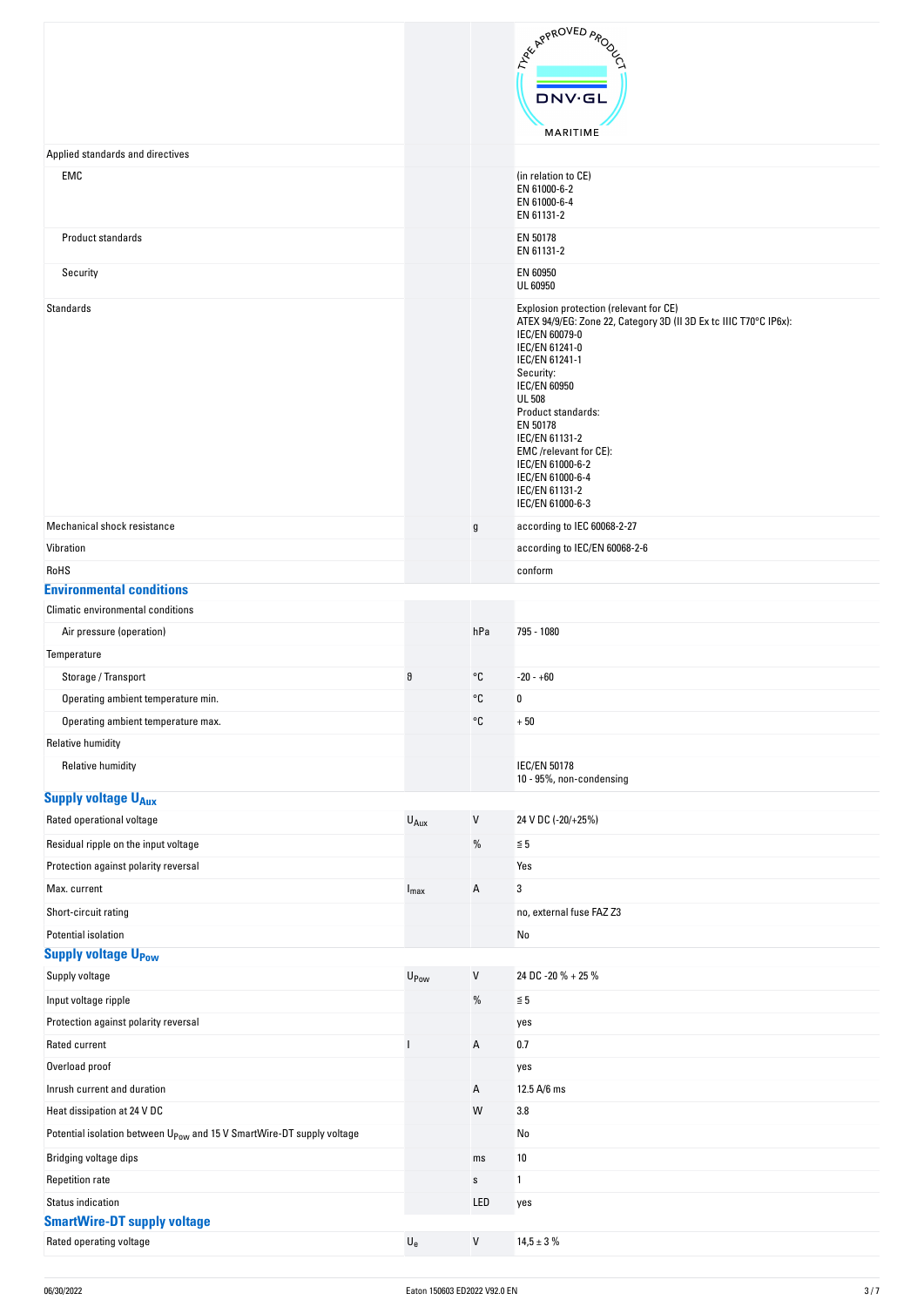| max. current                      | $I_{\text{max}}$ | Α               | 0.7                                                                 |
|-----------------------------------|------------------|-----------------|---------------------------------------------------------------------|
| Short-circuit rating              |                  |                 | Yes                                                                 |
| <b>Connection supply voltages</b> |                  |                 |                                                                     |
| <b>Connection type</b>            |                  |                 | Push in terminals                                                   |
| Solid                             |                  | mm <sup>2</sup> | $0.2 - 1.5$                                                         |
| Flexible with ferrule             |                  | mm <sup>2</sup> | $0.25 - 1.5$                                                        |
| UL/CSA solid or stranded          |                  | AWG             | $24 - 16$                                                           |
| <b>SmartWire-DT network</b>       |                  |                 |                                                                     |
| <b>Station type</b>               |                  |                 | SmartWire-DT master                                                 |
| Number of SmartWire-DT slaves     |                  |                 | 58                                                                  |
| <b>Baud Rates</b>                 |                  | kBd             | 125<br>250                                                          |
| Address allocation                |                  |                 | automatic                                                           |
| Status indication                 |                  |                 | SmartWire-DT master LED: red/green<br>Configurations LED: red/green |
| Connections                       |                  |                 | Plug, 8-pole                                                        |
| Plug connector                    |                  |                 | Blade terminal SWD4-8MF2                                            |

# **Design verification as per IEC/EN 61439**

| Technical data for design verification                                                                                    |                   |    |                                                                                                                                     |
|---------------------------------------------------------------------------------------------------------------------------|-------------------|----|-------------------------------------------------------------------------------------------------------------------------------------|
| Rated operational current for specified heat dissipation                                                                  | $I_{n}$           | А  | 0                                                                                                                                   |
| Heat dissipation per pole, current-dependent                                                                              | $P_{\text{vid}}$  | W  | 0                                                                                                                                   |
| Equipment heat dissipation, current-dependent                                                                             | $P_{\text{vid}}$  | W  | 0                                                                                                                                   |
| Static heat dissipation, non-current-dependent                                                                            | $P_{VS}$          | W  | 14.5                                                                                                                                |
| Heat dissipation capacity                                                                                                 | $P_{\text{diss}}$ | W  | 0                                                                                                                                   |
| Operating ambient temperature min.                                                                                        |                   | °C | 0                                                                                                                                   |
| Operating ambient temperature max.                                                                                        |                   | °C | 50                                                                                                                                  |
| IEC/EN 61439 design verification                                                                                          |                   |    |                                                                                                                                     |
| 10.2 Strength of materials and parts                                                                                      |                   |    |                                                                                                                                     |
| 10.2.2 Corrosion resistance                                                                                               |                   |    | Meets the product standard's requirements.                                                                                          |
| 10.2.3.1 Verification of thermal stability of enclosures                                                                  |                   |    | Meets the product standard's requirements.                                                                                          |
| 10.2.3.2 Verification of resistance of insulating materials to normal heat                                                |                   |    | Meets the product standard's requirements.                                                                                          |
| 10.2.3.3 Verification of resistance of insulating materials to abnormal heat<br>and fire due to internal electric effects |                   |    | Meets the product standard's requirements.                                                                                          |
| 10.2.4 Resistance to ultra-violet (UV) radiation                                                                          |                   |    | Please enquire                                                                                                                      |
| 10.2.5 Lifting                                                                                                            |                   |    | Does not apply, since the entire switchgear needs to be evaluated.                                                                  |
| 10.2.6 Mechanical impact                                                                                                  |                   |    | Does not apply, since the entire switchgear needs to be evaluated.                                                                  |
| 10.2.7 Inscriptions                                                                                                       |                   |    | Meets the product standard's requirements.                                                                                          |
| 10.3 Degree of protection of ASSEMBLIES                                                                                   |                   |    | Meets the product standard's requirements.                                                                                          |
| 10.4 Clearances and creepage distances                                                                                    |                   |    | Meets the product standard's requirements.                                                                                          |
| 10.5 Protection against electric shock                                                                                    |                   |    | Does not apply, since the entire switchgear needs to be evaluated.                                                                  |
| 10.6 Incorporation of switching devices and components                                                                    |                   |    | Does not apply, since the entire switchgear needs to be evaluated.                                                                  |
| 10.7 Internal electrical circuits and connections                                                                         |                   |    | Is the panel builder's responsibility.                                                                                              |
| 10.8 Connections for external conductors                                                                                  |                   |    | Is the panel builder's responsibility.                                                                                              |
| 10.9 Insulation properties                                                                                                |                   |    |                                                                                                                                     |
| 10.9.2 Power-frequency electric strength                                                                                  |                   |    | Is the panel builder's responsibility.                                                                                              |
| 10.9.3 Impulse withstand voltage                                                                                          |                   |    | Is the panel builder's responsibility.                                                                                              |
| 10.9.4 Testing of enclosures made of insulating material                                                                  |                   |    | Is the panel builder's responsibility.                                                                                              |
| 10.10 Temperature rise                                                                                                    |                   |    | The panel builder is responsible for the temperature rise calculation. Eaton will<br>provide heat dissipation data for the devices. |
| 10.11 Short-circuit rating                                                                                                |                   |    | Is the panel builder's responsibility.                                                                                              |
| 10.12 Electromagnetic compatibility                                                                                       |                   |    | Is the panel builder's responsibility.                                                                                              |
| 10.13 Mechanical function                                                                                                 |                   |    | The device meets the requirements, provided the information in the instruction<br>leaflet (IL) is observed.                         |

## **Technical data ETIM 8.0**

Programmable logic controllers PLC (EG000024) / Graphic panel (EC001412)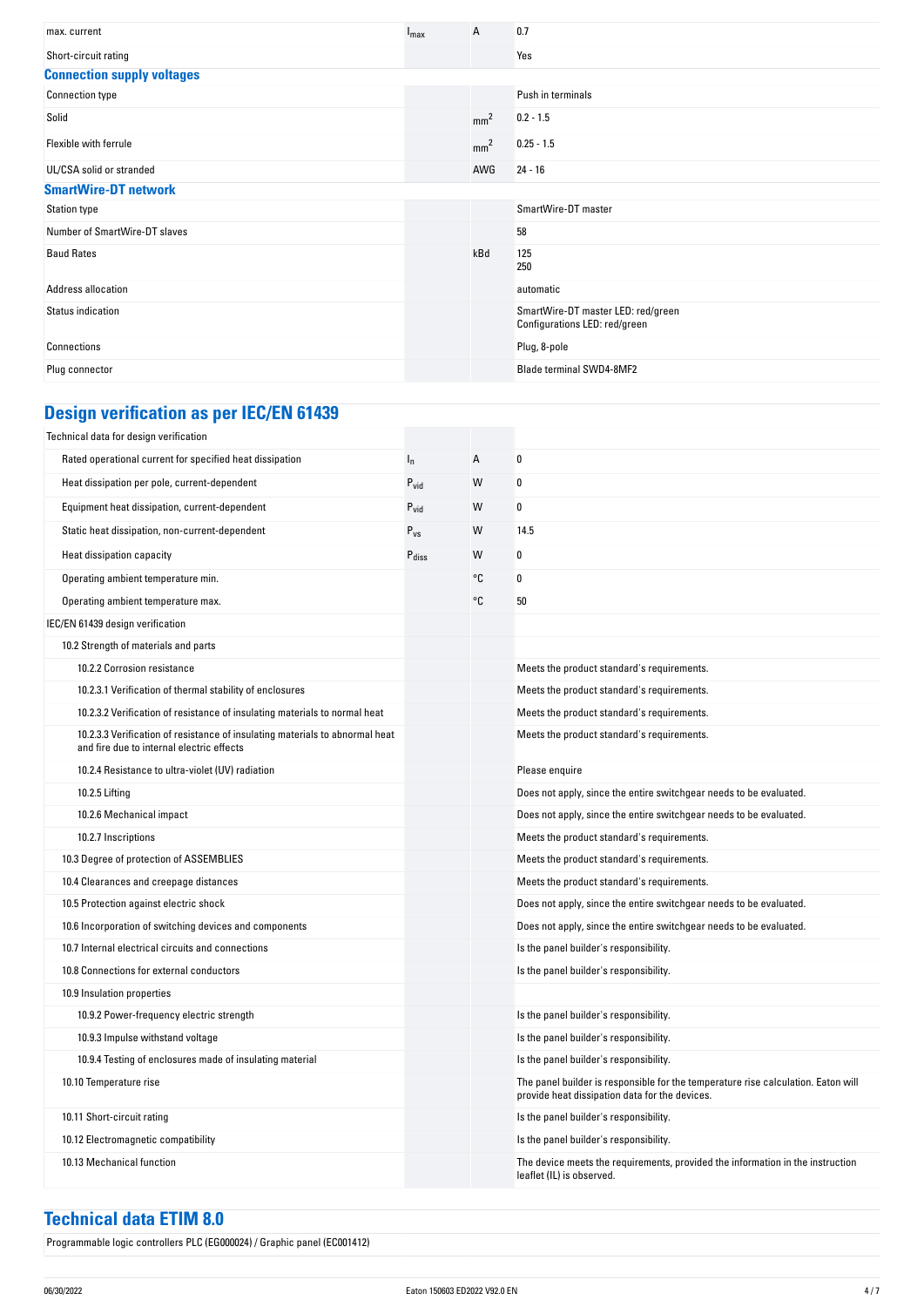| Electric engineering, automation, process control engineering / Display and control component / Panel (HMI) / Graphic panel (HMI) (ecl@ss10.0.1-27-33-02-01 [AFX016003]) |              |                |
|--------------------------------------------------------------------------------------------------------------------------------------------------------------------------|--------------|----------------|
| Supply voltage AC 50 Hz                                                                                                                                                  | $\mathsf{V}$ | $0 - 0$        |
| Supply voltage AC 60 Hz                                                                                                                                                  | V            | $0 - 0$        |
| Supply voltage DC                                                                                                                                                        | $\mathsf{V}$ | $20.4 - 28.8$  |
| Voltage type of supply voltage                                                                                                                                           |              | DC             |
| Number of HW-interfaces industrial Ethernet                                                                                                                              |              | $\mathbf{1}$   |
| Number of interfaces PROFINET                                                                                                                                            |              | 0              |
| Number of HW-interfaces RS-232                                                                                                                                           |              | $\mathbf{1}$   |
| Number of HW-interfaces RS-422                                                                                                                                           |              | 0              |
| Number of HW-interfaces RS-485                                                                                                                                           |              | $\mathbf{1}$   |
| Number of HW-interfaces serial TTY                                                                                                                                       |              | 0              |
| Number of HW-interfaces USB                                                                                                                                              |              | $\overline{2}$ |
| Number of HW-interfaces parallel                                                                                                                                         |              | 0              |
| Number of HW-interfaces Wireless                                                                                                                                         |              | $\pmb{0}$      |
| Number of HW-interfaces other                                                                                                                                            |              | $\mathbf{1}$   |
| With SW interfaces                                                                                                                                                       |              | Yes            |
| Supporting protocol for TCP/IP                                                                                                                                           |              | Yes            |
| Supporting protocol for PROFIBUS                                                                                                                                         |              | No             |
| Supporting protocol for CAN                                                                                                                                              |              | Yes            |
| Supporting protocol for INTERBUS                                                                                                                                         |              | No             |
| Supporting protocol for ASI                                                                                                                                              |              | No             |
| Supporting protocol for KNX                                                                                                                                              |              | No             |
| Supporting protocol for Modbus                                                                                                                                           |              | Yes            |
| Supporting protocol for Data-Highway                                                                                                                                     |              | No             |
| Supporting protocol for DeviceNet                                                                                                                                        |              | No             |
| Supporting protocol for SUCONET                                                                                                                                          |              | No             |
| Supporting protocol for LON                                                                                                                                              |              | No             |
| Supporting protocol for PROFINET IO                                                                                                                                      |              | No             |
| Supporting protocol for PROFINET CBA                                                                                                                                     |              | No             |
| Supporting protocol for SERCOS                                                                                                                                           |              | No             |
| Supporting protocol for Foundation Fieldbus                                                                                                                              |              | No             |
| Supporting protocol for EtherNet/IP                                                                                                                                      |              | Yes            |
| Supporting protocol for AS-Interface Safety at Work                                                                                                                      |              | No             |
| Supporting protocol for DeviceNet Safety                                                                                                                                 |              | No             |
| Supporting protocol for INTERBUS-Safety                                                                                                                                  |              | No             |
| Supporting protocol for PROFIsafe                                                                                                                                        |              | No             |
| Supporting protocol for SafetyBUS p                                                                                                                                      |              | No             |
| Supporting protocol for other bus systems                                                                                                                                |              | Yes            |
| Radio standard Bluetooth                                                                                                                                                 |              | No             |
| Radio standard Wi-Fi 802.11                                                                                                                                              |              | No             |
| Radio standard GPRS                                                                                                                                                      |              | No             |
| Radio standard GSM                                                                                                                                                       |              | No             |
| Radio standard UMTS                                                                                                                                                      |              | No             |
| 10 link master                                                                                                                                                           |              | No             |
| Type of display                                                                                                                                                          |              | <b>TFT</b>     |
| With colour display                                                                                                                                                      |              | Yes            |
| Number of colours of the display                                                                                                                                         |              | 65536          |
| Number of grey-scales/blue-scales of display                                                                                                                             |              | 0              |
| Screen diagonal                                                                                                                                                          | inch         | 8.4            |
| Number of pixels, horizontal                                                                                                                                             |              | 640            |
| Number of pixels, vertical                                                                                                                                               |              | 480            |
| Useful project memory/user memory                                                                                                                                        | kByte        | 64000          |
| With numeric keyboard                                                                                                                                                    |              | Yes            |
| With alpha numeric keyboard                                                                                                                                              |              | Yes            |
| Number of function buttons, programmable                                                                                                                                 |              | $\pmb{0}$      |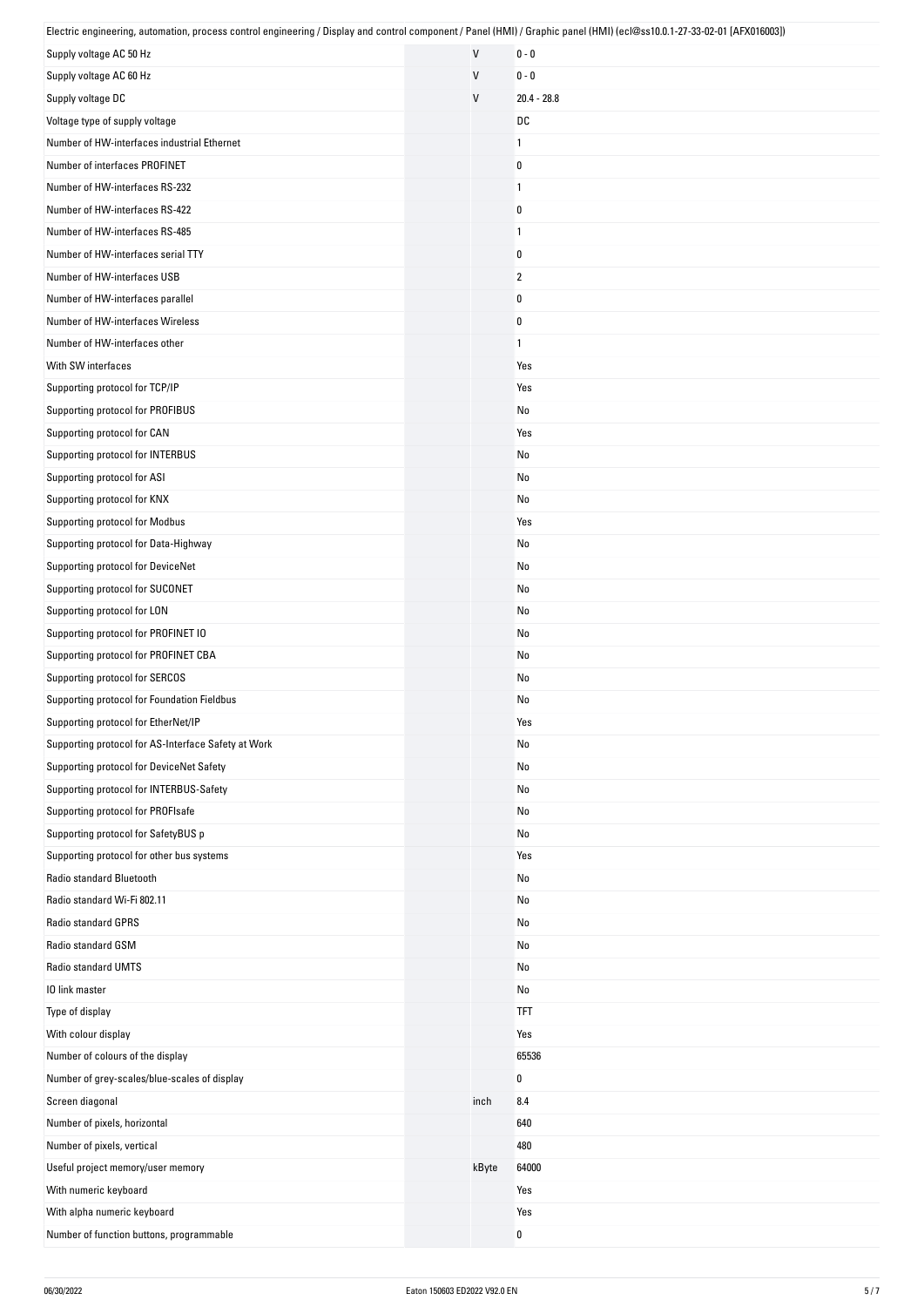| Number of buttons with LED                          |    | $\bf{0}$        |
|-----------------------------------------------------|----|-----------------|
| Number of system buttons                            |    | 1               |
| Touch technology                                    |    | Resistive touch |
| With message indication                             |    | Yes             |
| With message system (incl. buffer and confirmation) |    | Yes             |
| Process value representation (output) possible      |    | Yes             |
| Process default value (input) possible              |    | Yes             |
| With recipes                                        |    | Yes             |
| Number of password levels                           |    | 200             |
| With printer output                                 |    | Yes             |
| Number of online languages                          |    | 100             |
| Additional software components, loadable            |    | Yes             |
| Degree of protection (IP), front side               |    | <b>IP65</b>     |
| Degree of protection (NEMA), front side             |    | 4X              |
| Operating temperature                               | °C | $0 - 50$        |
| Rail mounting possible                              |    | No              |
| Wall mounting/direct mounting                       |    | No              |
| Suitable for safety functions                       |    | No              |
| Width of the front                                  | mm | 275             |
| Height of the front                                 | mm | 208             |
| Built-in depth                                      | mm | 47              |

## **Approvals**

| <b>Product Standards</b>                | UL508, cULus; IEC/EN 61131-2, CE             |
|-----------------------------------------|----------------------------------------------|
| UL File No.                             | E205091                                      |
| UL Category Control No.                 | <b>NRAQ</b>                                  |
| CSA File No.                            | UL report applies to US and Canada           |
| CSA Class No.                           |                                              |
| North America Certification             | UL listed, certified by UL for use in Canada |
| <b>Current Limiting Circuit-Breaker</b> | No                                           |
| Degree of Protection                    | IEC:IP20, UL/CSA Tape: open type             |